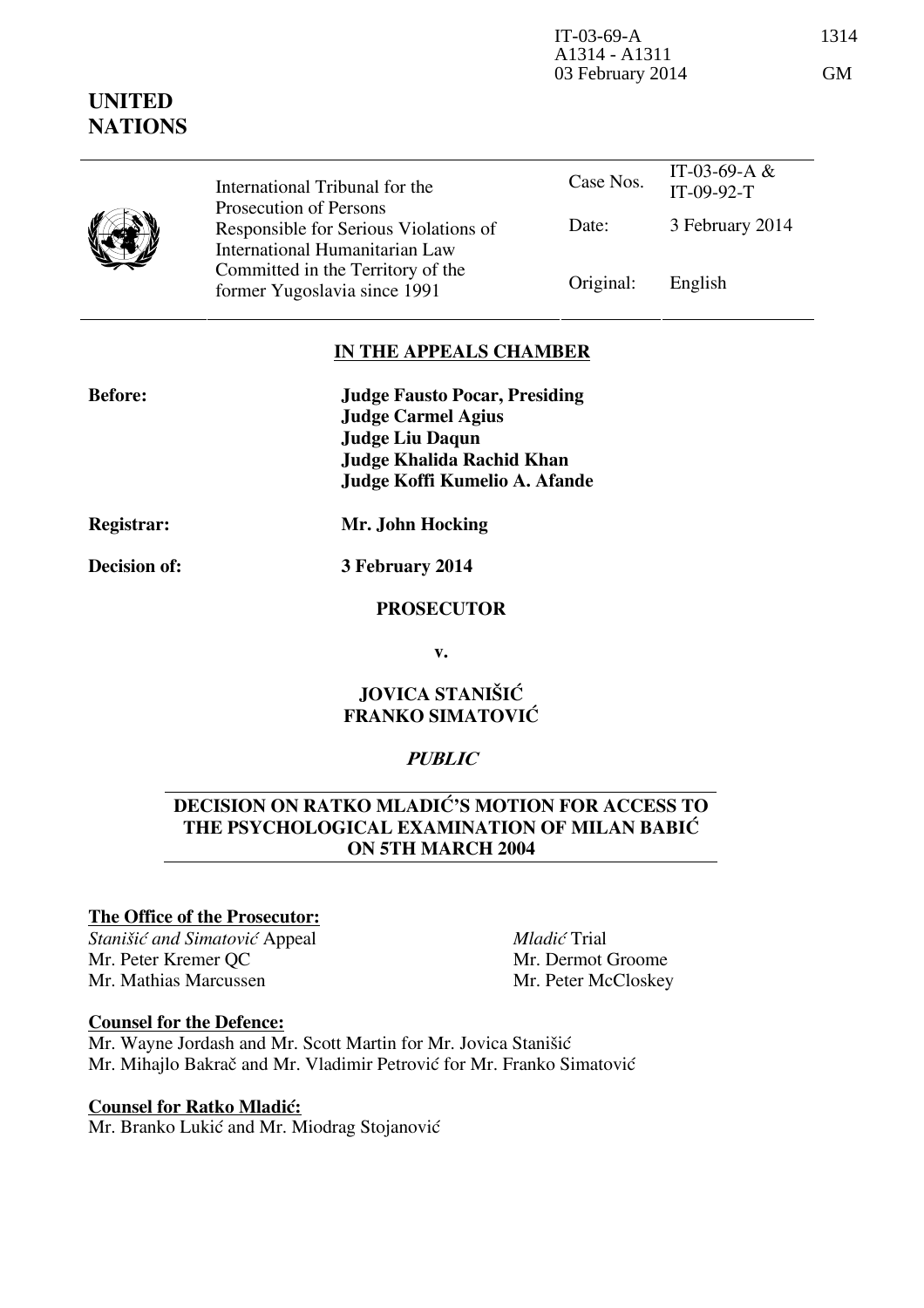**THE APPEALS CHAMBER** of the International Tribunal for the Prosecution of Persons Responsible for Serious Violations of International Humanitarian Law Committed in the Territory of the former Yugoslavia since 1991 ("Appeals Chamber" and "Tribunal", respectively);

**BEING SEISED OF** the "Mladic Motion for Access to the Psychological Examination of Milan Babić on 5th March 2004" filed confidentially by Ratko Mladić ("Mladić") on 21 November 2013 ("Motion"), in which Mladić requests access to all confidential materials concerning the psychological examination of Milan Babić ("Babić") of 5 March 2004 ("Psychological Examination") pursuant to Rule 75(G) of the Rules of Procedure and Evidence of the Tribunal  $("Rules")$ ;<sup>1</sup>

**NOTING** that, in support of his Motion, Mladić alleges that Trial Chamber I of the Tribunal partially granted the admission of evidence related to Babić in this case pursuant to Rule 92 *quater* of the Rules and referred to the Psychological Examination in its Trial Decision of 16 December 2010 as a basis on which Jovica Stanišić ("Stanišić") questioned Babić's mental health at the time he gave statements and testimony before the Tribunal; $<sup>2</sup>$ </sup>

**NOTING FURTHER** that Mladić submits that the Prosecution in his case has also sought to introduce evidence of Babić pursuant to Rule 92 *quater* of the Rules and that the confidential materials requested are likely to assist his case materially;<sup>3</sup>

**NOTING** the "Prosecution Response to Mladic Motion for Access to the Psychological Examination of Milan Babić on 5th March 2004" filed confidentially by the Office of the Prosecutor ("Prosecution") on 5 December 2013 ("Response"), in which the Prosecution argues that the Motion should be denied as the Psychological Examination is not part of the trial record in this case; 4

**NOTING** that the Prosecution further contends that the only reference in the trial record in this case to material concerning the Psychological Examination pertains to Judge Parker's publicly available report on Babić's death:<sup>5</sup>

 $\overline{\phantom{a}}$ 

<sup>1</sup> Motion, paras 1, 9, 12.

<sup>&</sup>lt;sup>2</sup> Motion, paras 6-7, referring to *Prosecutor v. Jovica Stanišić and Franko Simatović*, Case No. IT-03-69-T, Decision on Prosecution's Motion for Admission of Evidence of Witness Milan Babić Pursuant to Rule 92 *Quater*, 16 December 2010 ("Trial Decision of 16 December 2010"), para. 18.

 $<sup>3</sup>$  Motion, paras 5, 10.</sup>

<sup>4</sup> Response, paras 1-2.

<sup>&</sup>lt;sup>5</sup> Response, para. 2, referring to Judge Kevin Parker, "Report to the President – Death of Milan Babić", 8 June 2006 ("Parker Report") and Trial Decision of 16 December 2010, para. 18.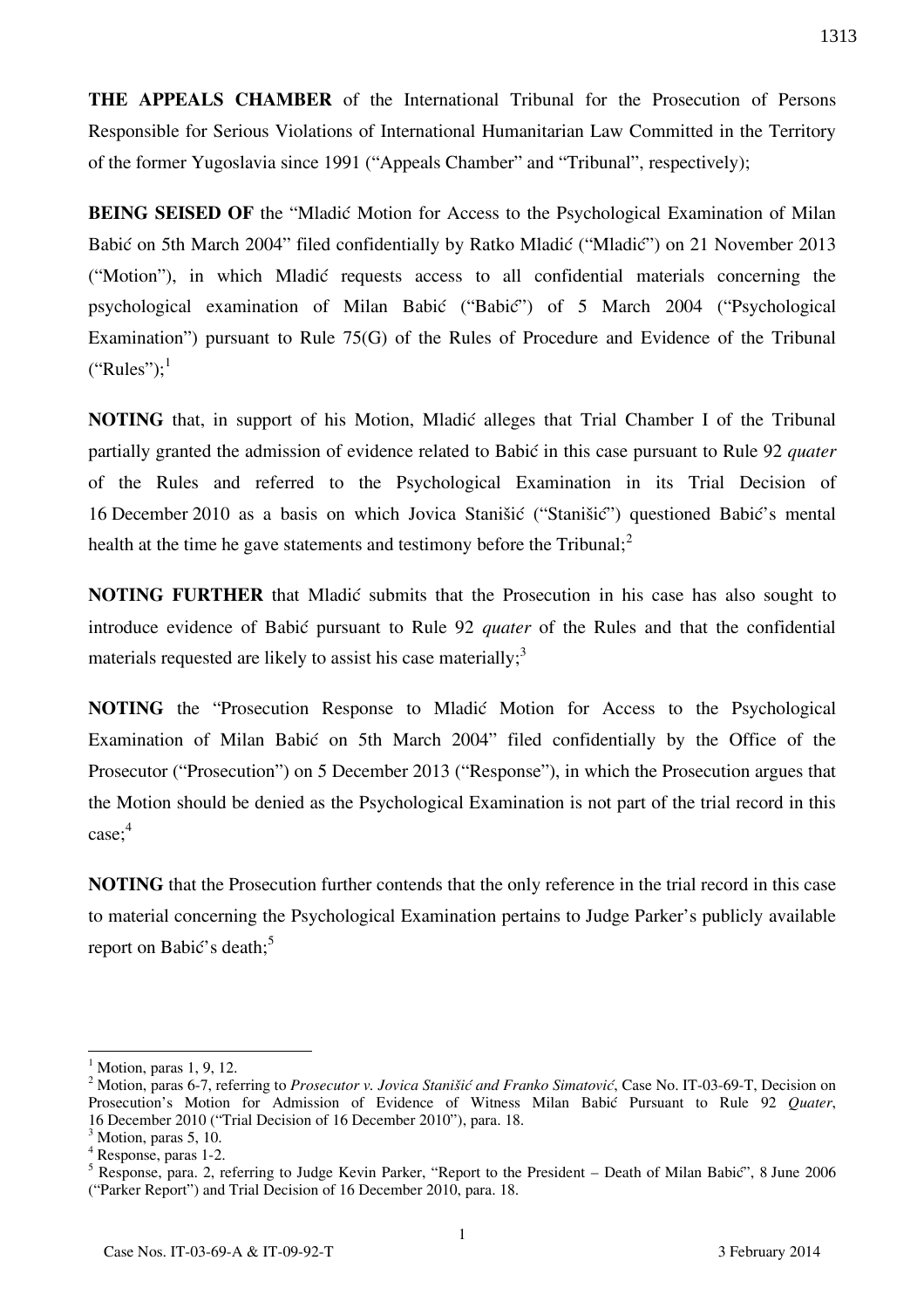**NOTING** the "Deputy Registrar's Submission Regarding the Accused Mladić's Motion for Disclosure of Records Pertaining to Milan Babić" filed confidentially by the Deputy Registrar pursuant to Rule 33(B) of the Rules on 5 December 2013 ("Deputy Registrar Submission"), in which the Deputy Registrar requests that the Motion be dismissed, arguing *inter alia* that there is no legal basis for the Appeals Chamber to decide on its merits as the confidential materials concerning the Psychological Examination are not part of the trial record in this case; $<sup>6</sup>$ </sup>

**NOTING** that the Deputy Registrar further argues that the confidential materials are protected by medical confidentiality and that Rule 75 of the Rules is inapplicable;<sup>7</sup>

**NOTING** that neither Stanišić nor Franko Simatović responded to the Motion and that Mladić did not reply to the Response;

**RECALLING** that pursuant to the Practice Direction on Procedure for the Filing of Written Submissions in Appeal Proceedings Before the International Tribunal, a response to a motion filed during appeals from judgement shall be filed within ten days of the filing of the motion;<sup>8</sup>

**NOTING** that the Prosecution, without providing any reasons for its late filing, filed its Response 14 days after the Motion and therefore did not comply with the Practice Direction;

**CONSIDERING**, however, that the Appeals Chamber retains the discretion to consider as validly filed any response filed after the expiration of a prescribed time-limit;<sup>9</sup>

**CONSIDERING** that since Mladić has not suffered prejudice from the Prosecution's failure to file its Response by the prescribed deadline, the Appeals Chamber will consider the Prosecution Response as validly filed;

**RECALLING**, however, that the Appeals Chamber has recently reminded the Prosecution of the applicable deadline for the filing of a response to a motion filed during appeals from judgement;<sup>10</sup>

**CONSIDERING** therefore that the Appeals Chamber will not tolerate such violations of the Practice Direction in the future;

1312

 $\overline{\phantom{a}}$ 6 Deputy Registrar Submission, paras 1-2, 4.

<sup>7</sup> Deputy Registrar Submission, para. 4, referring *inter alia* to Rule 34(C) of the Rules Governing the Detention of Persons Awaiting Trial or Appeal Before the Tribunal or Otherwise Detained on the Authority of the Tribunal, Doc. IT/38/Rev.9, 21 July 2005. The Deputy Registrar further requests the right to present additional arguments should the Appeals Chamber decide to consider the merits of the Motion. See Deputy Registrar Submission, para. 5.

<sup>&</sup>lt;sup>8</sup> Practice Direction on Procedure for the Filing of Written Submissions in Appeal Proceedings Before the International Tribunal, Doc. IT/155/Rev. 4, 4 April 2012 ("Practice Direction"), para. 13.

<sup>&</sup>lt;sup>9</sup> Practice Direction, para. 19.

<sup>&</sup>lt;sup>10</sup> Decision on Goran Hadžić's Motion for Access to Confidential Material in the *Stanišić and Simatović* Case, 1 November 2013, para. 7.